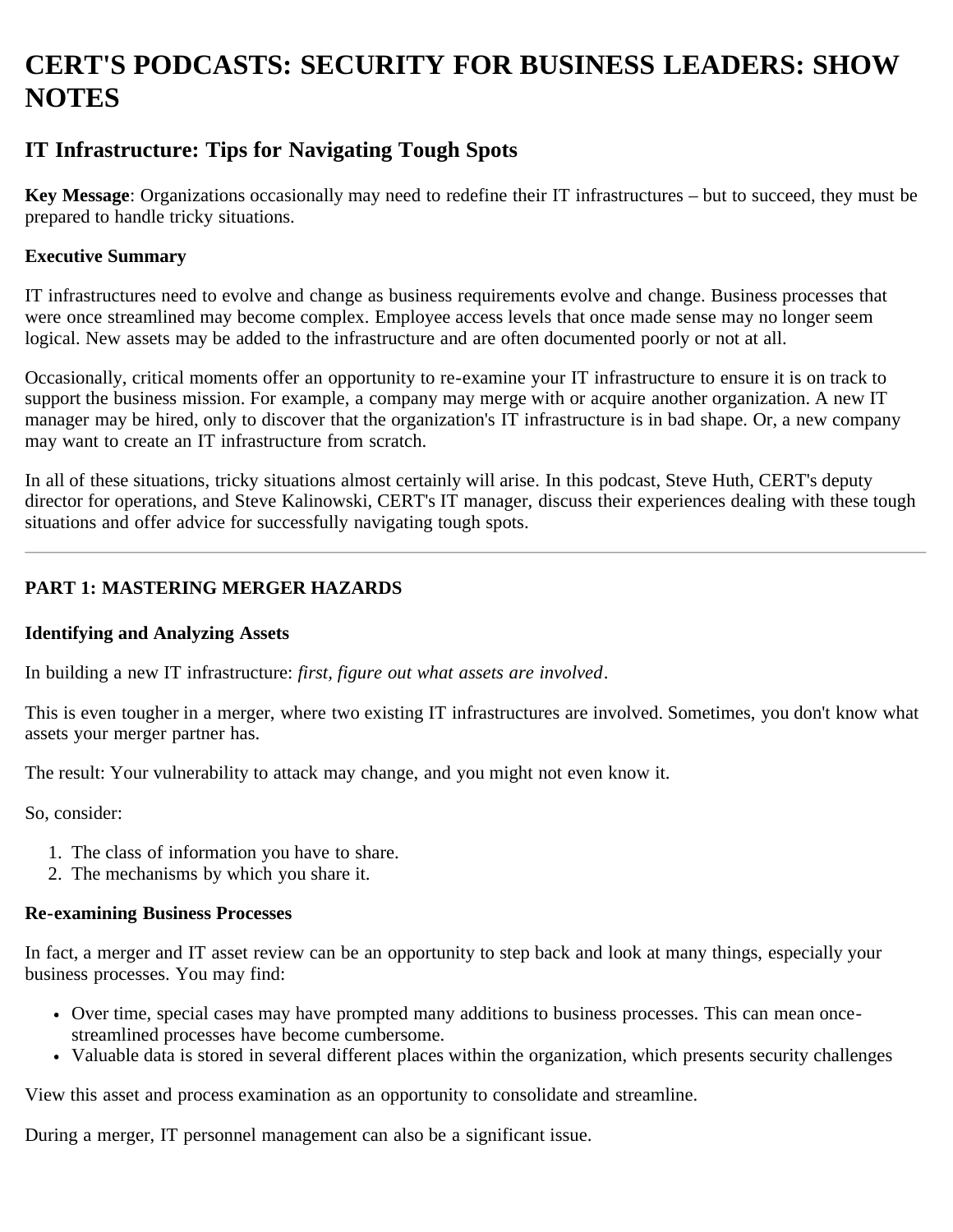IT staff members *on both sides of the merger* must be made aware of consolidated or streamlined business processes; otherwise, they each will operate as they did in the old organization. With IT architecture staff, this is a particularly thorny problem.

#### **Reviewing Employee Access Levels**

Another important but tricky step is to review employees' access. Examine how many IT staff members have system administrator access. Do they really need it to do their jobs?

**BUT:** Be careful. People can react badly to losing broader or higher levels of access and privilege.

Tips to avoid negative outcomes:

1. Emphasize that it's not a matter of trusting the employee as an individual. Instead, it's a matter of figuring out the role's required level of access. Perhaps the employee will become involved in a more interesting business process as a result of the redefinition.

2. *In advance of any role redefinition*, have an established policy that states, "When your role is changing, we're going to re-examine things." Then employees will view it as business as usual, rather than taking it personally.

3. Treat everyone equally, and lead by example. C-level executives should have their access reviewed as often and as thoroughly as junior staff members.

4. Additionally, high-level leaders and staff don't need total access "just because." They should have the access they need, and should have to go through regular channels to broaden that level of access.

5. If you have a good HR department, get them involved. Run your access-review plans past them and get their opinion on how people may react. You may decide to rethink your plans based on their input.

# **PART 2: WHAT TO DO WHEN YOU INHERIT TROUBLE**

#### **Listen First**

What if you are hired by an organization and find that you have inherited a mess?

The best first step is to **listen**.

Avoid a bull-in-a-china-closet approach.

Instead, discuss the issues — not just with management, but also with folks in the trenches. People close to the action often know *why* messes exist *and are as upset about them as you are*.

If this is the case, you can approach the problem from a process-oriented viewpoint and attempt to improve those processes to help everyone adapt.

#### **Resistance versus Deception**

You may encounter resistance from employees at the outset. And here's a tricky part:

A malicious insider may behave similarly to an employee who is merely nervous about his job. For example, the insider may identify himself as a hero struggling against broken processes while also pushing back against some reforms. When you dig a little deeper, you find that he is trying to conceal malicious behavior.

One good way to tell the difference: Ask the person, several times if necessary, how you can make his situation better.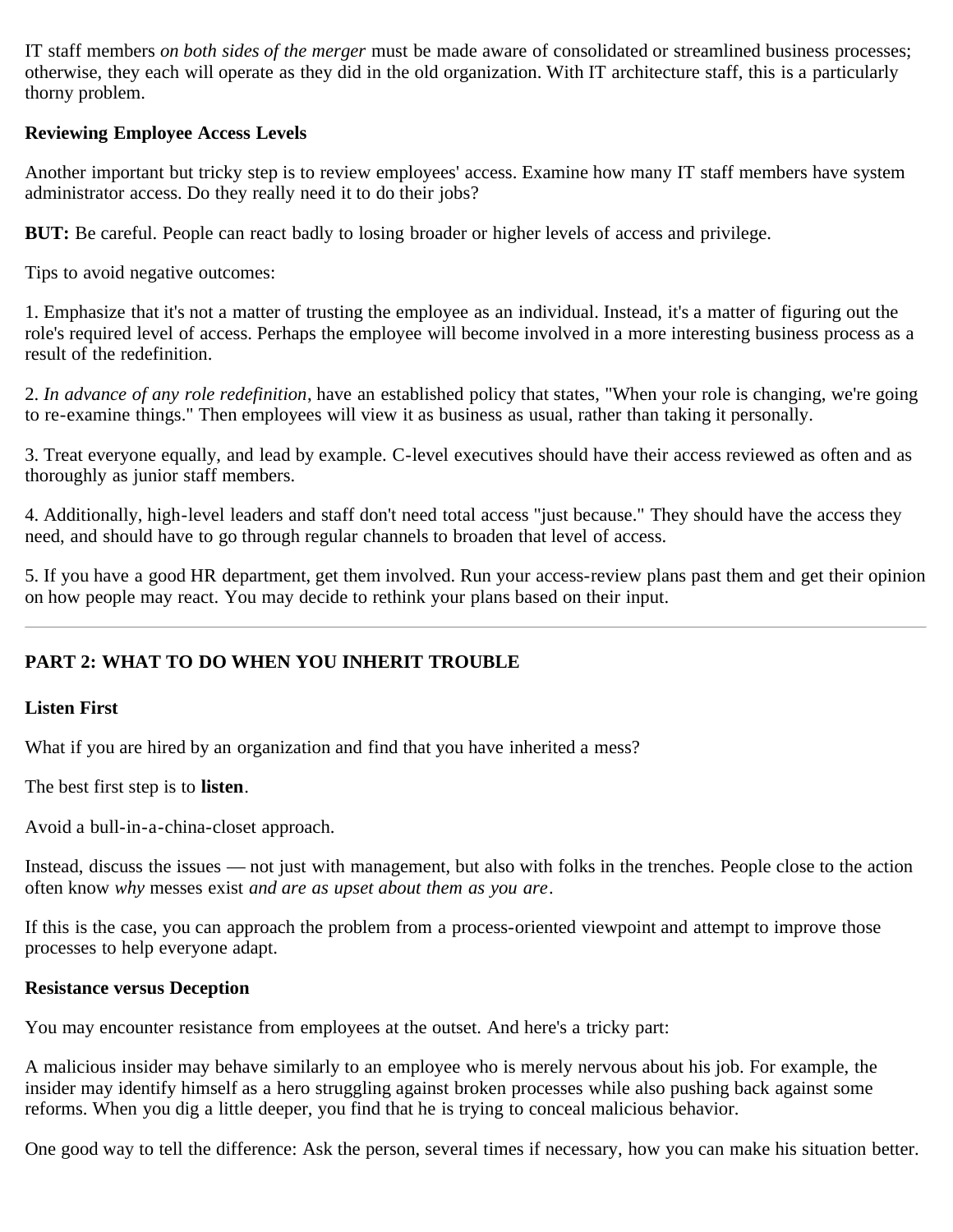If he shuts you out every time you do this, it's possible that something underhanded is going on.

## **Change and Risk Management**

Also, if you're handed a mess: Always put in place a good change management process.

Change without change management can introduce security vulnerabilities. Dependencies exist throughout organizations and are often poorly documented. If you change a router setting, for example, that may have been the organization's only line of defense against a particular threat.

So, first, figure out the dependencies. Then make changes from a knowledgeable place.

Keep in mind that resources are almost always scarce. A structured methodology may be useful in prioritizing actions.

One example is **OCTAVE**, a risk management framework. With [OCTAVE,](http://www.cert.org/octave) you can start small and work up to an organization-wide assessment, if you choose.

# **PART 3: BUSINESS-SIDE BUY-IN AND TONE FROM THE TOP**

#### **Bringing in the Business Side**

To what degree should non-technical business leaders participate in IT infrastructure security actions?

Some tips:

Involve C-level executives early in the process to establish security rules based on business processes and assets. General operations and implementation then can be delegated in many cases.

If you're using OCTAVE, keep in mind that it requires a business perspective to identify the most critical assets. Business line executives and business unit leaders must be involved for this to work.

#### **Policy Is Critical**

Likewise, when working at the policy level, it's a good idea to have business leaders' perspectives.

The difficulties:

- Policy is hard.
- It takes a long time to do it right.
- There is no known silver bullet.

Policy is also an iterative process. There is no perfect policy for all time. Policies must change as the business changes, and this calls for ongoing review.

A merger or acquisition is a perfect example. Let's say a small organization is acquired by a larger one. Perhaps the small organization had never needed strict controls, but now it does, because a security breach in the small organization can provide an attacker with access to the larger organization's assets.

#### **Getting Employees on Board**

Just as employees may resist role redefinition, it also may be difficult to get them on board with policy changes. Some tips to avoid problems:

Explain the big picture. Tell the employees that this is about helping the organization get to the next level.